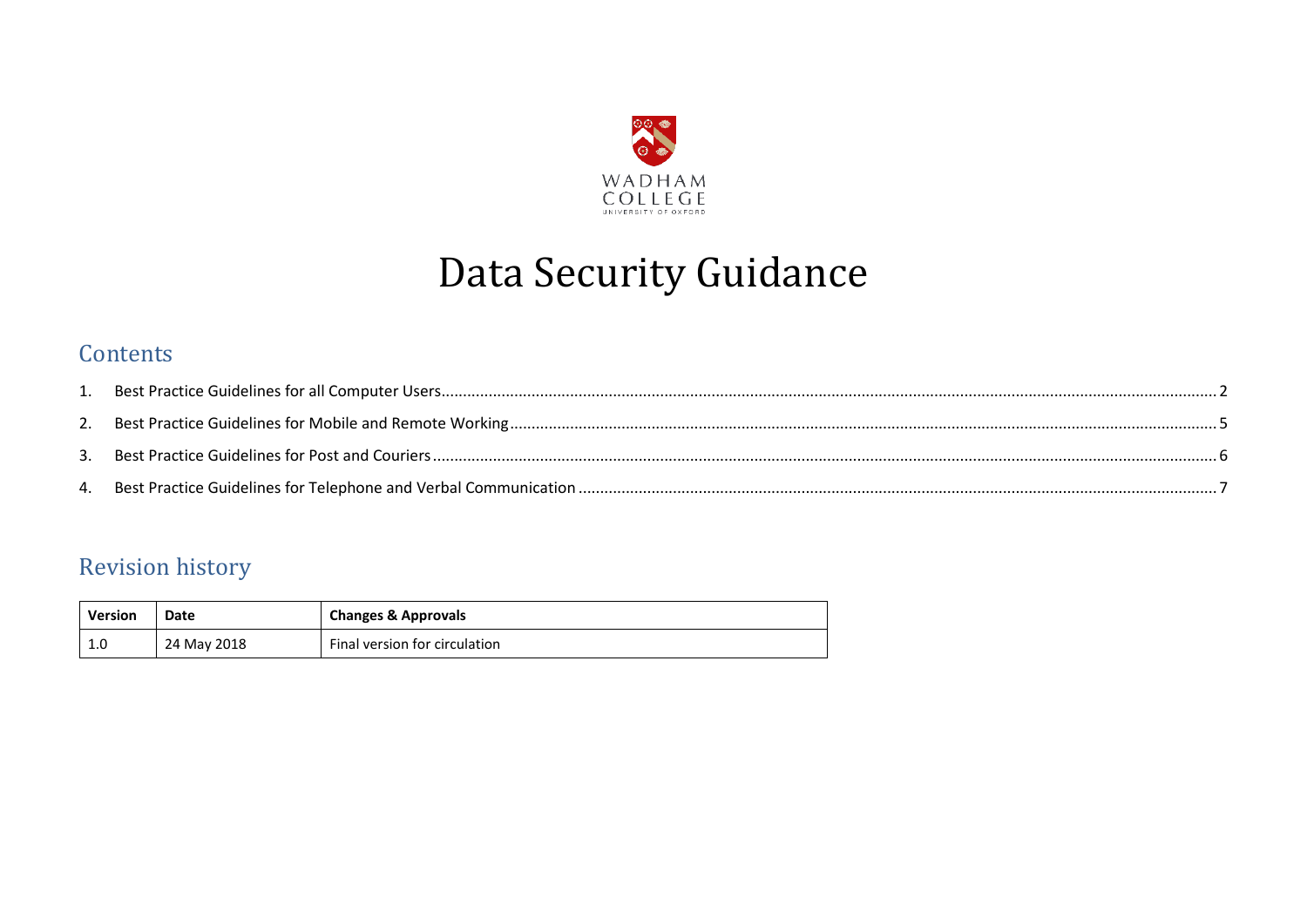$\overline{a}$ 

#### <span id="page-1-0"></span>1. Best Practice Guidelines for all Computer Users

All members of the College have a responsibility to protect the confidentiality and integrity of the College's information assets and systems and to be aware of the legal requirements in this regard. The following guidelines should be read in conjunction with the College's data protection policy and acceptable use policies for computing resources provided in the staff and student handbooks and the guides for fellows and lecturers. These are available on the College Regulations and [Policies](https://www.wadham.ox.ac.uk/governance/regulations-and-policy-documents) webpage.

| <b>KEEPING INFORMATION SAFE: DO</b>                                                                                                                                                                                                                | <b>KEEPING INFORMATION SAFE: DO NOT</b>                                                                                                                                                                                                                                                              |
|----------------------------------------------------------------------------------------------------------------------------------------------------------------------------------------------------------------------------------------------------|------------------------------------------------------------------------------------------------------------------------------------------------------------------------------------------------------------------------------------------------------------------------------------------------------|
| Ensure you are familiar with the College's policies on information security,<br>data protection and the acceptable use of computing resources.                                                                                                     | Assume that information security is not relevant to you. All information of<br>×<br>a confidential nature or of value is at risk no matter whether this is related                                                                                                                                   |
| Be aware of the nature of the data you are handling and any resulting<br>security risks and requirements.                                                                                                                                          | to studying, teaching, research, the running of the College or other areas of<br>College life.                                                                                                                                                                                                       |
| Handle any information received from an external organisation in a way<br>that meets the security expectations of the organisation providing the data<br>as well as the College.                                                                   | Use a mobile or remote storage device or your own computer equipment<br>for your work without appropriate safeguards in place (see further<br>guidelines on mobile and remote working below).                                                                                                        |
| Complete the online training module provided by the University at<br>http://www.it.ox.ac.uk/infosec/module/. This is required for all Fellows,<br>Lecturers and administrative staff with access to personal data on<br>students, alumni or staff. |                                                                                                                                                                                                                                                                                                      |
| Refer to the University's guidance on all aspects of computer use including<br>security available at http://www.it.ox.ac.uk/want/get-started                                                                                                       |                                                                                                                                                                                                                                                                                                      |
| Ensure that you permanently delete any College-related information saved<br>on any personal computer equipment if you leave the College.                                                                                                           |                                                                                                                                                                                                                                                                                                      |
| <b>PERSONAL DATA: DO</b>                                                                                                                                                                                                                           | <b>PERSONAL DATA: DO NOT</b>                                                                                                                                                                                                                                                                         |
| Take particular care with information which is classed as personal data or<br>sensitive personal data as defined under the General Data Protection<br>Regulation <sup>1</sup> .                                                                    | Disclose personal information to third parties without appropriate<br>$\boldsymbol{\mathsf{x}}$<br>protection and the express permission of the Data Lead.<br>Manipulate any reports containing sensitive data provided in an<br>anonymised form in such a way that individuals could be identified. |

<sup>&</sup>lt;sup>1</sup> Personal data is defined as "any information relating to an identifiable person who can be directly or indirectly identified in particular by reference to an identifier". This could be in any form, paper or electronic, including database records, emails and contacts stored in an email system as well as CVs, references, job applications, and information downloaded from the web. Special category personal data is more sensitive, and so needs more protection. This includes ethnic origin, politics, religion, trade union membership, genetics, biometrics, health, sex life, and sexual orientation. This type of data could create more significant risks to a person's fundamental rights and freedoms. For example, by putting them at risk of unlawful discrimination. Separate sensitive (special category) apply to information about criminal allegations, proceedings or convictions.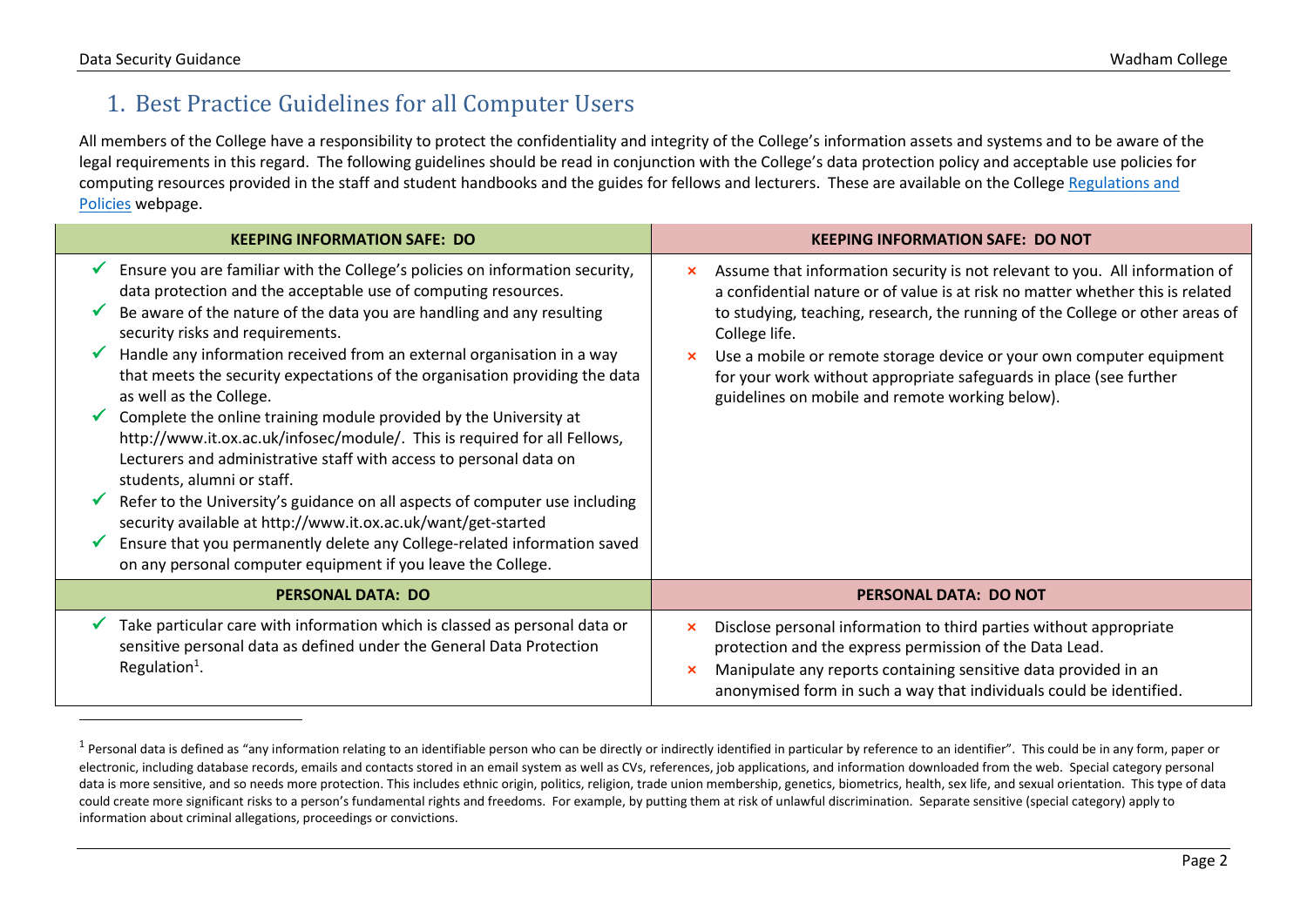| Always save sensitive personal data in a secure location and encrypt as<br>necessary.                                                                                                                                                                                                                                                                                                                                                                                                                                                                                                                                                                                                                                                                                                                                                                                                                                                                     |                                                                                                                                                                                                                                                                                                                                                                                                                                                                                                                                                                                                                                                                                                                                                                                                                                                                                                                    |
|-----------------------------------------------------------------------------------------------------------------------------------------------------------------------------------------------------------------------------------------------------------------------------------------------------------------------------------------------------------------------------------------------------------------------------------------------------------------------------------------------------------------------------------------------------------------------------------------------------------------------------------------------------------------------------------------------------------------------------------------------------------------------------------------------------------------------------------------------------------------------------------------------------------------------------------------------------------|--------------------------------------------------------------------------------------------------------------------------------------------------------------------------------------------------------------------------------------------------------------------------------------------------------------------------------------------------------------------------------------------------------------------------------------------------------------------------------------------------------------------------------------------------------------------------------------------------------------------------------------------------------------------------------------------------------------------------------------------------------------------------------------------------------------------------------------------------------------------------------------------------------------------|
| <b>COMPUTER USE: DO</b>                                                                                                                                                                                                                                                                                                                                                                                                                                                                                                                                                                                                                                                                                                                                                                                                                                                                                                                                   | <b>COMPUTER USE: DO NOT</b>                                                                                                                                                                                                                                                                                                                                                                                                                                                                                                                                                                                                                                                                                                                                                                                                                                                                                        |
| Only use software as licenced. The College will provide properly licensed<br>and authentic installations of software to all users who require it in the<br>course of their duties.<br>Take full responsibility for the security of your username and passwords<br>(see further advice below). If you suspect that an account has been<br>compromised, report this immediately to the ICT team and change all<br>passwords on the system.<br>Remember that email is not necessarily private or secure. Consider<br>carefully the content of messages and be wary of relying on facilities such<br>as the autofill of email addresses or "reply all" which might result in<br>sensitive information being sent to the wrong person.<br>Be alert to fraudulent attempts to gain access to data through 'phishing'<br>emails.<br>Use social networks safely. Comprehensive guidance is available at<br>http://help.it.ox.ac.uk/infosec/protectyourself/index. | Copy software or load unauthorised/unapproved software onto a College<br>$\mathbf x$<br>computer including mobile equipment. The ICT manager is responsible for<br>giving authority and approval for software suitable for loading on College<br>equipment.<br>Assume that all e-mails are genuine, and don't click on links or open any<br>$\mathsf{x}$<br>attachments for unexpected or unsolicited emails.<br>Trust public internet access points when handling confidential information.<br>$\boldsymbol{\mathsf{x}}$<br>Store data in public cloud storage facilities without appropriate protection.<br>$\boldsymbol{\mathsf{x}}$<br>Put payment card information into a website without checking that there is<br>$\mathbf x$<br>an HTTPS padlock symbol next to the website address. If in doubt, don't<br>use that site to purchase goods or services.<br>Use different passwords for different websites. |
| <b>VIRUS PROTECTION: DO</b>                                                                                                                                                                                                                                                                                                                                                                                                                                                                                                                                                                                                                                                                                                                                                                                                                                                                                                                               | <b>VIRUS PROTECTION: DO NOT</b>                                                                                                                                                                                                                                                                                                                                                                                                                                                                                                                                                                                                                                                                                                                                                                                                                                                                                    |
| Forward virus or other malware warnings to the ICT staff for checking and<br>distribution.<br>Always run the standard, supported anti-virus software which is available<br>from the University.<br>On personally owned or remote systems, ensure that updates are<br>performed frequently, and that a licence is renewed annually. College<br>installed anti-virus software will be configured to update automatically.<br>Delete spam, chain, and other junk email without forwarding.<br>Always scan a USB key or other removable media from an unknown source<br>for viruses before using it.<br>Back-up critical data and system configurations on a regular basis and store<br>the data in a safe place.                                                                                                                                                                                                                                             | Forward virus or malware warnings to other users.<br>×<br>NEVER open any files or macros attached to an email from an unknown,<br>$\boldsymbol{\mathsf{x}}$<br>suspicious or untrustworthy source. Delete these attachments immediately<br>and then empty your Trash/Recycling Bin.<br>Never download files from unknown or suspicious sources.                                                                                                                                                                                                                                                                                                                                                                                                                                                                                                                                                                    |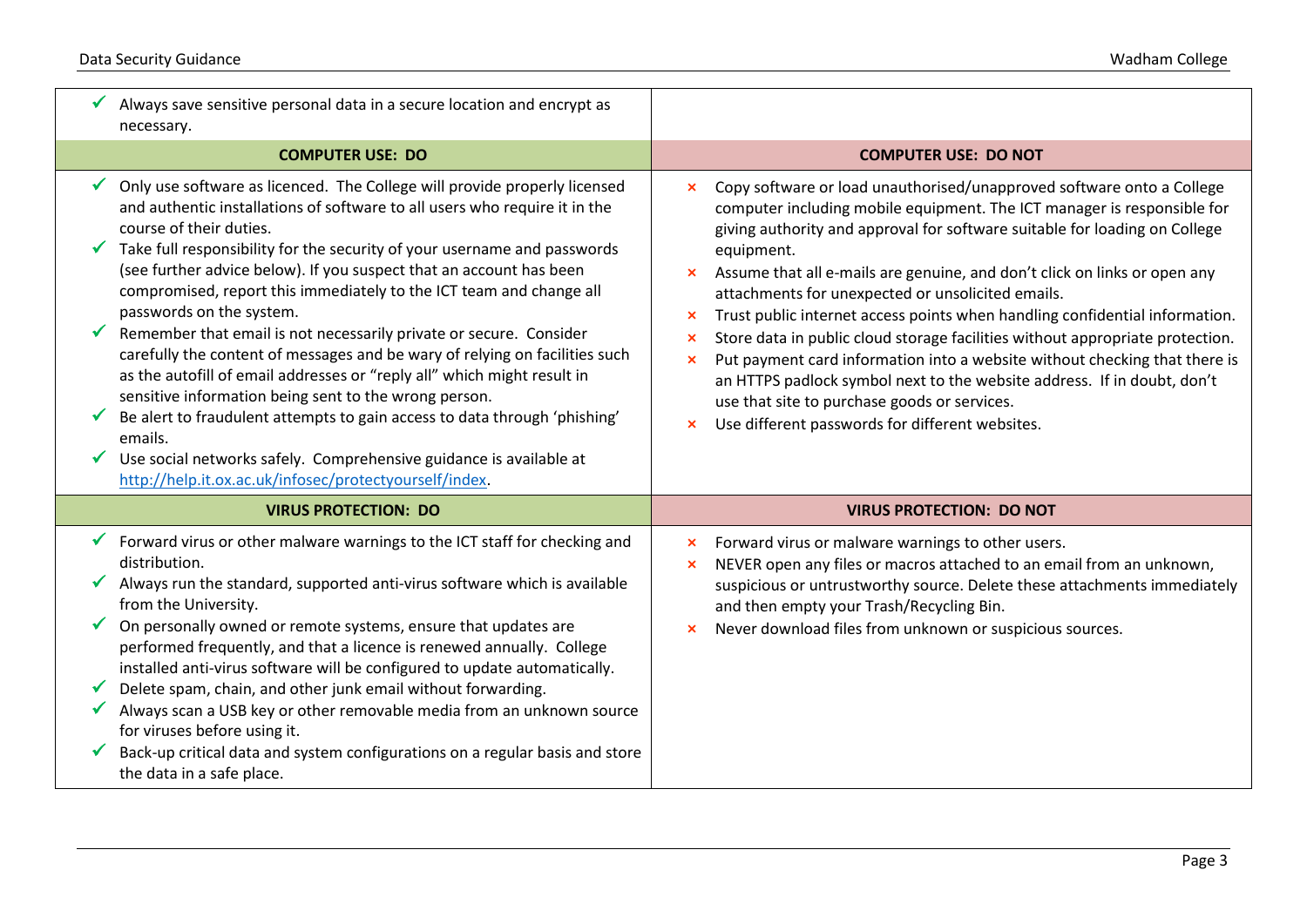Г L

| <b>PASSWORDS: DO</b>                                                                                                                                                                                                                                                                                                                                                                                                                                                                                                                                                                                                                                                                                                                                                                                                                                                                                                                                                                                                                                                                                                                                                      | <b>PASSWORDS: DO NOT</b>                                                                                                                                                                                                                                                                                                                                                                                                                                                                                                                                                                                                                                                                                                                                                                                                                                                                                                                                                                                                                   |
|---------------------------------------------------------------------------------------------------------------------------------------------------------------------------------------------------------------------------------------------------------------------------------------------------------------------------------------------------------------------------------------------------------------------------------------------------------------------------------------------------------------------------------------------------------------------------------------------------------------------------------------------------------------------------------------------------------------------------------------------------------------------------------------------------------------------------------------------------------------------------------------------------------------------------------------------------------------------------------------------------------------------------------------------------------------------------------------------------------------------------------------------------------------------------|--------------------------------------------------------------------------------------------------------------------------------------------------------------------------------------------------------------------------------------------------------------------------------------------------------------------------------------------------------------------------------------------------------------------------------------------------------------------------------------------------------------------------------------------------------------------------------------------------------------------------------------------------------------------------------------------------------------------------------------------------------------------------------------------------------------------------------------------------------------------------------------------------------------------------------------------------------------------------------------------------------------------------------------------|
| Change passwords regularly in line with the password policies.<br>Refer anyone who demands a password from you to this document or have<br>them call the local ICT Staff.<br>Use strong passwords with the following characteristics<br>Contains both upper and lower case characters (e.g., a-z, A-Z)<br>$\bullet$<br>Digits and punctuation characters as well as letters e.g., 0-9,<br>$\bullet$<br>$ @#$ \$%^&*()_+ ~-=\`{}[]:";'<>?,./).<br>At least 7 alphanumeric characters long and is a passphrase<br>$\bullet$<br>(Ohmy1stubbedmyt0e).<br>Is not a single word in any language, slang, dialect, jargon, etc.<br>$\bullet$<br>Is not based on personal information, names of family, etc.<br>$\bullet$<br>Is never written down or stored on-line in the clear / unless<br>$\bullet$<br>encrypted.<br>Passwords should be easily remembered but still complex and difficult to guess.<br>One way to do this is create a password based on a song title, affirmation, or other<br>phrase personal to you. For example, the phrase might be: "This May Be One Way<br>To Remember" and the password could be: "TmB1w2R!" or "Tmb1W>r"" or some<br>other variation. | Use the same password for University accounts as for other non-University<br>×<br>access (e.g., personal ISP account, personal email, banking etc.).<br>Use the same password for various University access needs.<br>×<br>Share a password with ANYONE<br>$\boldsymbol{\mathsf{x}}$<br>Talk about a password in front of others<br>$\boldsymbol{\mathsf{x}}$<br>Hint at the format of a password (e.g., "my family name")<br>×<br>Reveal a password on questionnaires, security forms, in an email message<br>×<br>or over the phone. The University and College would never ask you for log-<br>in details of your accounts or prompt you to click a link and log in.<br>Use the "Remember Password" feature of applications (e.g., Outlook,<br>$\boldsymbol{\mathsf{x}}$<br>Firefox, Safari).<br>Write passwords down and store them anywhere in your office.<br>$\boldsymbol{\mathsf{x}}$<br>Store passwords in a file on ANY computer system (including Blackberries,<br>iPhones, Palm Pilots or similar devices) without encryption. |
| <b>PRACTICAL MEASURES: DO</b>                                                                                                                                                                                                                                                                                                                                                                                                                                                                                                                                                                                                                                                                                                                                                                                                                                                                                                                                                                                                                                                                                                                                             | <b>PRACTICAL MEASURES: DO NOT</b>                                                                                                                                                                                                                                                                                                                                                                                                                                                                                                                                                                                                                                                                                                                                                                                                                                                                                                                                                                                                          |
| Log off, or set up automatic locking after a suitable period, on your desktop<br>computer to ensure that this does not become a potential means to gain<br>unauthorized access to the network. 15 minutes is normal. In situations<br>where special category data is processed, this should be a shorter period.<br>Lock the screen when leaving a workstation.<br>Secure unattended laptop computers, mobile telephones and other<br>portable assets and keys (e.g. in a locked office or student room, within a<br>lockable desk, or by a lockable cable).<br>Secure all confidential information, whether marked up as such or not,<br>within a locked office or in a locked desk or filing cabinet.<br>Retrieve documents immediately from printers, photocopiers and fax<br>machines.                                                                                                                                                                                                                                                                                                                                                                                | Store sensitive or confidential data on an unencrypted file systems or USB<br>×<br>keys.<br>Leave confidential information up on a screen or visible on a desk where it<br>×<br>could be seen by someone coming in to the room.<br>Leave any confidential information in a room at the end of a meeting.<br>×                                                                                                                                                                                                                                                                                                                                                                                                                                                                                                                                                                                                                                                                                                                              |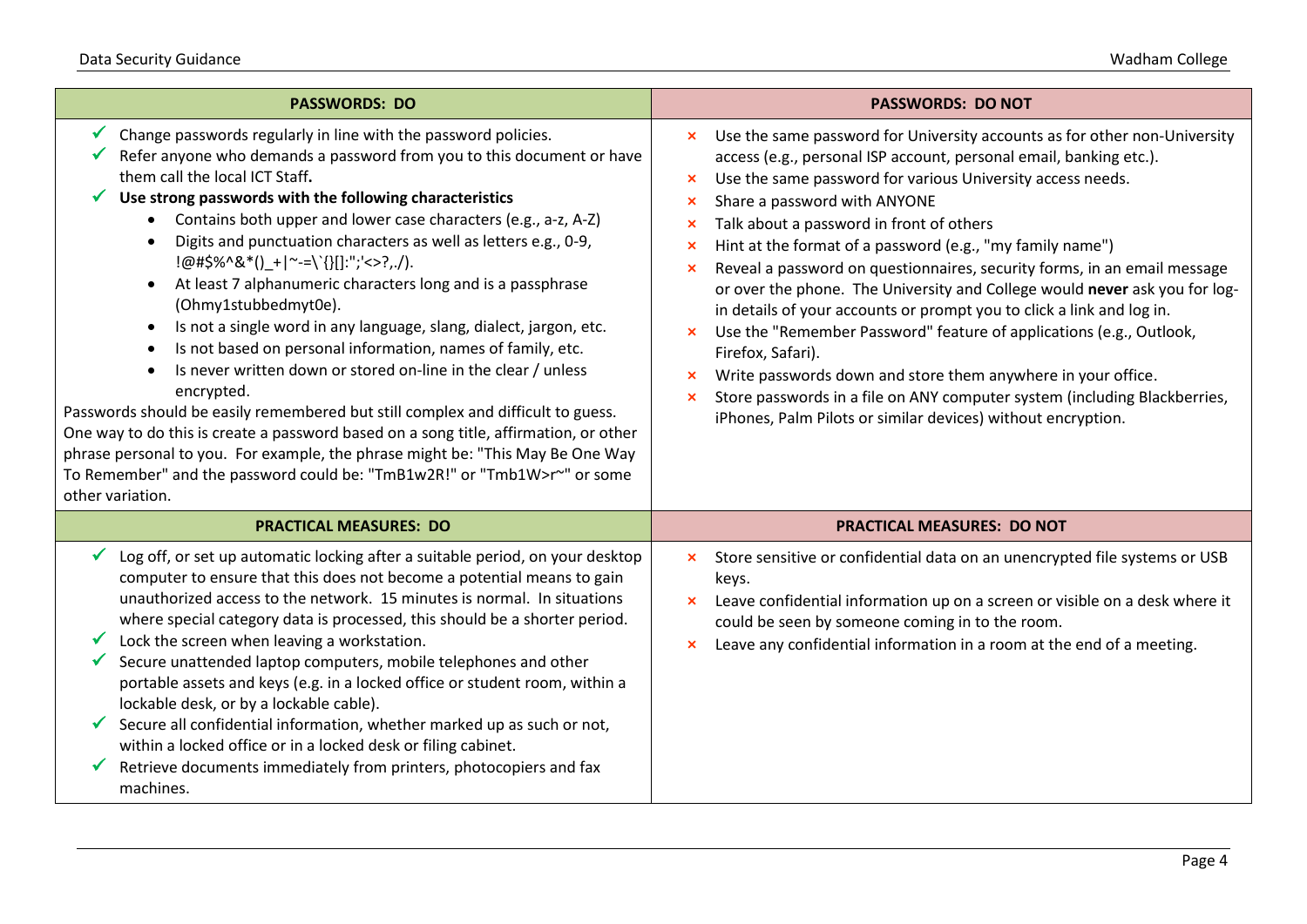| Discard confidential printed information in an approved confidential waste<br>container as soon as reasonably practical or keep the papers secure until<br>that time.<br>Close windows when leaving a room.                                                                                                                                                                                                           |                                                                                                                                                                                                                |
|-----------------------------------------------------------------------------------------------------------------------------------------------------------------------------------------------------------------------------------------------------------------------------------------------------------------------------------------------------------------------------------------------------------------------|----------------------------------------------------------------------------------------------------------------------------------------------------------------------------------------------------------------|
| <b>DATA BREACH/LOSS: DO</b>                                                                                                                                                                                                                                                                                                                                                                                           | DATA BREACH/LOSS: DO NOT                                                                                                                                                                                       |
| Report any data breach immediately to the ICT department and, if<br>applicable, to your head of department. Breaches can include:<br>$\circ$ loss or theft of data or equipment<br>inappropriate access controls allowing unauthorised access<br>equipment failure<br>human error<br>unforeseen circumstances such as fire and flood<br>hacking<br>$\circ$<br>'blagging' offences where data is obtained by deception | Delay reporting a possible breach because you are worried about the<br>consequences or hope that information will not have been compromised. It<br>is important to deal with any concerns as soon as possible. |

#### <span id="page-4-0"></span>2. Best Practice Guidelines for Mobile and Remote Working

Wadham College recognises that there may be occasions when members of College need to use their own computing equipment or mobile device or a Collegeowned mobile device to access or process information. The same levels of control and protection should be applied to information which is transferred outside of College property and ICT systems as for information stored and handled internally. Please follow the guidelines below and ensure that you take all sensible and reasonable steps to protect equipment, including mobile phones, from damage, loss or theft.

| <b>PROTECTING INFORMATION OUTSIDE COLLEGE: DO</b>                                                                                                                                                                                                                                                                                                                                                                                                                                                                                                                                 | <b>PROTECTING INFORMATION OUTSIDE COLLEGE: DO NOT</b>                                                                                                                                                                                                                                                                                                                                                                                                                                                                                                                                              |
|-----------------------------------------------------------------------------------------------------------------------------------------------------------------------------------------------------------------------------------------------------------------------------------------------------------------------------------------------------------------------------------------------------------------------------------------------------------------------------------------------------------------------------------------------------------------------------------|----------------------------------------------------------------------------------------------------------------------------------------------------------------------------------------------------------------------------------------------------------------------------------------------------------------------------------------------------------------------------------------------------------------------------------------------------------------------------------------------------------------------------------------------------------------------------------------------------|
| Ensure that up-to-date anti-virus software and a firewall are installed on<br>any computing equipment or mobile devices used to process College<br>information or connect to the College network or internet. Anti-virus<br>software provided via a College site-license must be used on all systems<br>connected to the network. Contact the ICT team for further advice.<br>Ensure that regular updates of anti-malicious software files occur<br>automatically on connection to the Internet.<br>Ensure only trustworthy applications from reputable sources are<br>installed. | Take confidential data with you when travelling abroad if this can be<br>×<br>avoided. Immigration officers in the UK or overseas may require files or<br>devices to be decrypted. Use the University's secure facilities for<br>remote access such as OxFile, WebLearn and Sharepoint instead.<br>Retain Wadham College information on mobile or removable storage<br>×<br>devices longer than necessary (i.e. once information that has been<br>updated on a personal computer or mobile device is uploaded onto<br>College systems, it should be deleted from the removable storage<br>device). |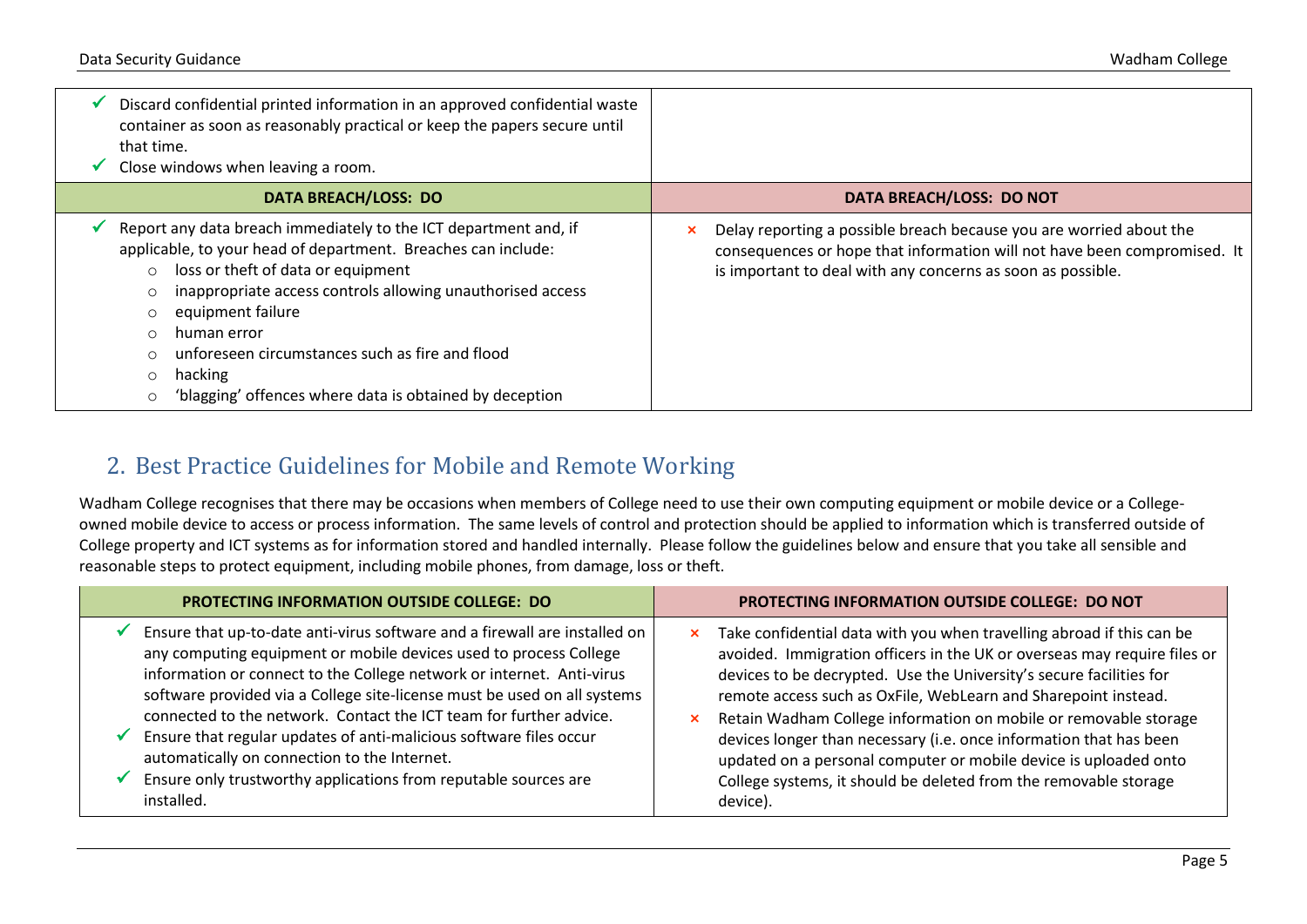| Have encryption enabled or software installed to encrypt data on the<br>device. Any information containing personal data should normally be<br>encrypted before storage.<br>Take care in public places (stations, airports, trains, etc.) to ensure that<br>confidential information cannot be viewed by others.<br>Delete all your work before returning a loan laptop or other device.                                                                                                                                                                                                                                                                                                                                                                                                                                  | Leave confidential information that you may have printed at home or<br>×<br>while travelling accessible to others or dispose of this without<br>shredding it first.<br>Store, or forward by email, any confidential data downloaded from a<br>×<br>secure source without re-applying suitable encryption or password<br>protection.                                                                                                                                                                                         |
|---------------------------------------------------------------------------------------------------------------------------------------------------------------------------------------------------------------------------------------------------------------------------------------------------------------------------------------------------------------------------------------------------------------------------------------------------------------------------------------------------------------------------------------------------------------------------------------------------------------------------------------------------------------------------------------------------------------------------------------------------------------------------------------------------------------------------|-----------------------------------------------------------------------------------------------------------------------------------------------------------------------------------------------------------------------------------------------------------------------------------------------------------------------------------------------------------------------------------------------------------------------------------------------------------------------------------------------------------------------------|
|                                                                                                                                                                                                                                                                                                                                                                                                                                                                                                                                                                                                                                                                                                                                                                                                                           | Use public cloud-based services unless approved by the ICT team.                                                                                                                                                                                                                                                                                                                                                                                                                                                            |
| <b>PROTECTING LAPTOPS AND MOBILE DEVICES: DO</b>                                                                                                                                                                                                                                                                                                                                                                                                                                                                                                                                                                                                                                                                                                                                                                          | <b>PROTECTING LAPTOPS AND MOBILE DEVICES: DO NOT</b>                                                                                                                                                                                                                                                                                                                                                                                                                                                                        |
| Security mark the laptop/mobile device.<br>Secure laptops and removable media whether in college or while<br>travelling.<br>Avoid taking laptops into areas with a high risk of theft.<br>Lock equipment in the boot of a vehicle when leaving it unattended.<br>Ensure that all mobile devices are protected by a strong password of six<br>characters or more, or PIN, and never share this with anyone.<br>Set devices to lock after a short period of inactivity and turn on the<br>V<br>remote wipe capability to mitigate the risks posed by loss or theft.<br>REPORT ANY MOBILE DEVICE THAT IS STOLEN OR LOST TO THE ICT<br>TEAM IMMEDIATELY, REGARDLESS OF DATE/TIME. If out of hours then<br>contact via the Lodge. ICT can provide advice on what options are<br>available so that the breach can be mitigated. | Allow others to use a College-owned device for which you are<br>responsible.<br>Use external wireless access points unless the firewall software<br>provided with the mobile computer you are using is activated.<br>Download apps on your own equipment unless you are sure they are<br>$\boldsymbol{\mathsf{x}}$<br>from a trusted location (do not download apps on to a College device).<br>Connect to the College network on any mobile device that has<br>×<br>undergone a 'jailbreak' procedure. This is prohibited. |

## <span id="page-5-0"></span>3. Best Practice Guidelines for Post and Couriers

| <b>KEEPING INFORMATION SAFE: DO</b>                                                                                                                                                                                                                                                                                                                                                                                                                      | <b>KEEPING INFORMATION SAFE: DO NOT</b>                                                                                                                                                |
|----------------------------------------------------------------------------------------------------------------------------------------------------------------------------------------------------------------------------------------------------------------------------------------------------------------------------------------------------------------------------------------------------------------------------------------------------------|----------------------------------------------------------------------------------------------------------------------------------------------------------------------------------------|
| Ensure that envelopes and parcels containing sensitive or confidential<br>data are marked 'private and confidential'.<br>Double check the name and full postal address of the recipient.<br>Package securely to protect the contents from being tampered with or<br>from any physical damage likely to arise during transit e.g. a<br>tamperproof wallet.<br>Choose an approved courier or secure mail method which can be<br>tracked and is signed for. | Do not leave opened post containing sensitive or confidential mail in<br>×<br>post areas.<br>Do not leave sensitive or confidential mail in post area for longer than is<br>necessary. |